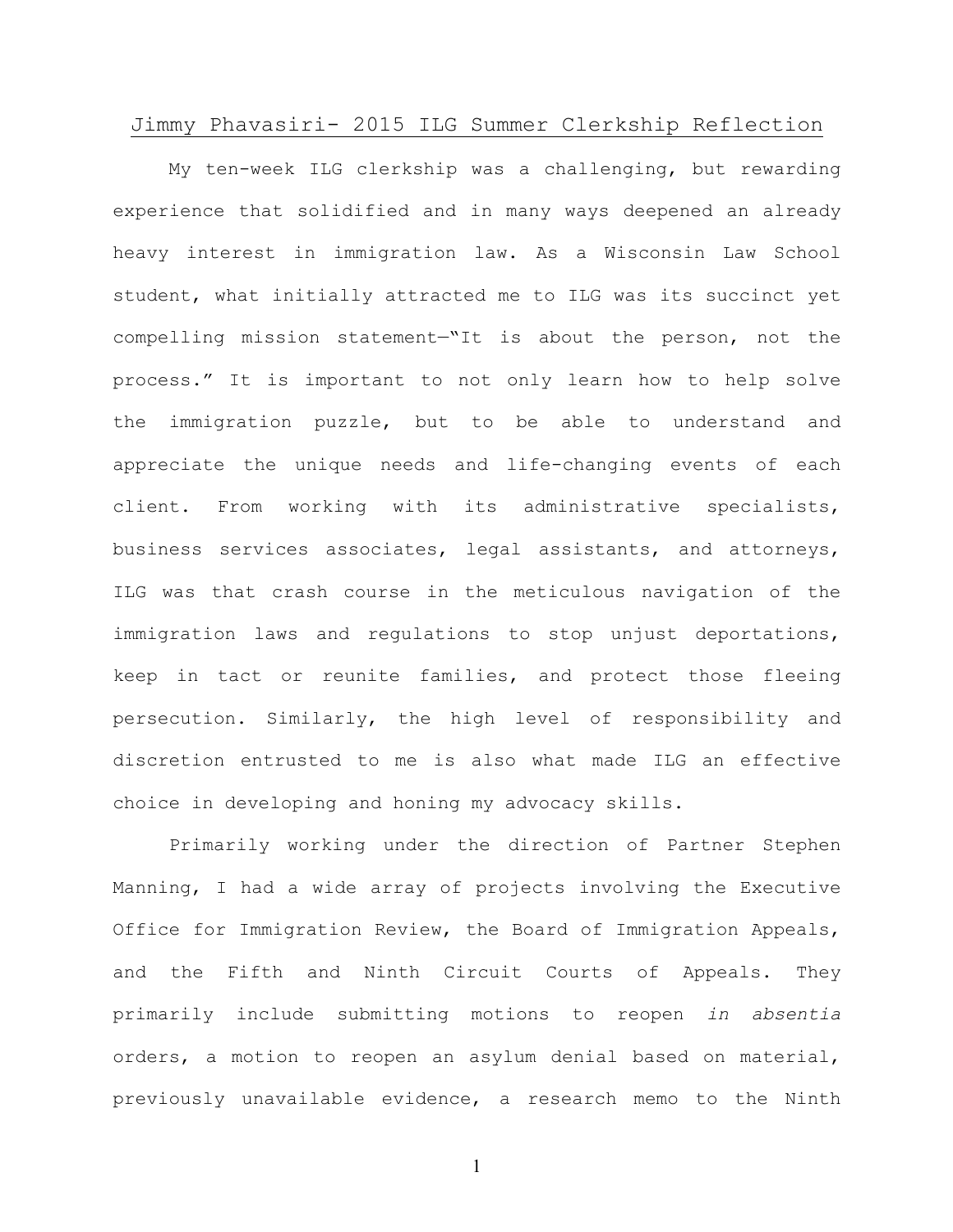Circuit, a prosecutorial discretion letter to DHS' Office of Chief Counsel, a letter requesting the same office to join in a motion to reopen, a reply to DHS's motion to pretermit, and a pre-hearing statement.

My long-term project involved assisting a detained Guatemalan mother and her young child seek asylum relief. When their family members cooperated with authorities to help sentence a gang member for murder, the gang threatened their safety. My primary task was to identify, procure, and analyze key previously unavailable evidence, a criminal trial transcript testimony and an expert declaration, which served as the basis for the motion to reopen of their removal order. This case was challenging on a number of fronts. First, identifying, acquiring, and reviewing potentially key unexplored evidence required persistence, patience, and an open mind. A second challenge proved to be researching and understanding BIA and Fifth Circuit case law for the applicable legal standard and favorable precedents. Lastly, as with all my projects, requests for updates, timelines, and any semblance of hope added a healthy motivating factor to use my limited time and varied resources efficiently.

In addition to this longer project, I had smaller equally important and challenging cases. In one case, DHS argued a client was ineligible to adjust status because reapplication for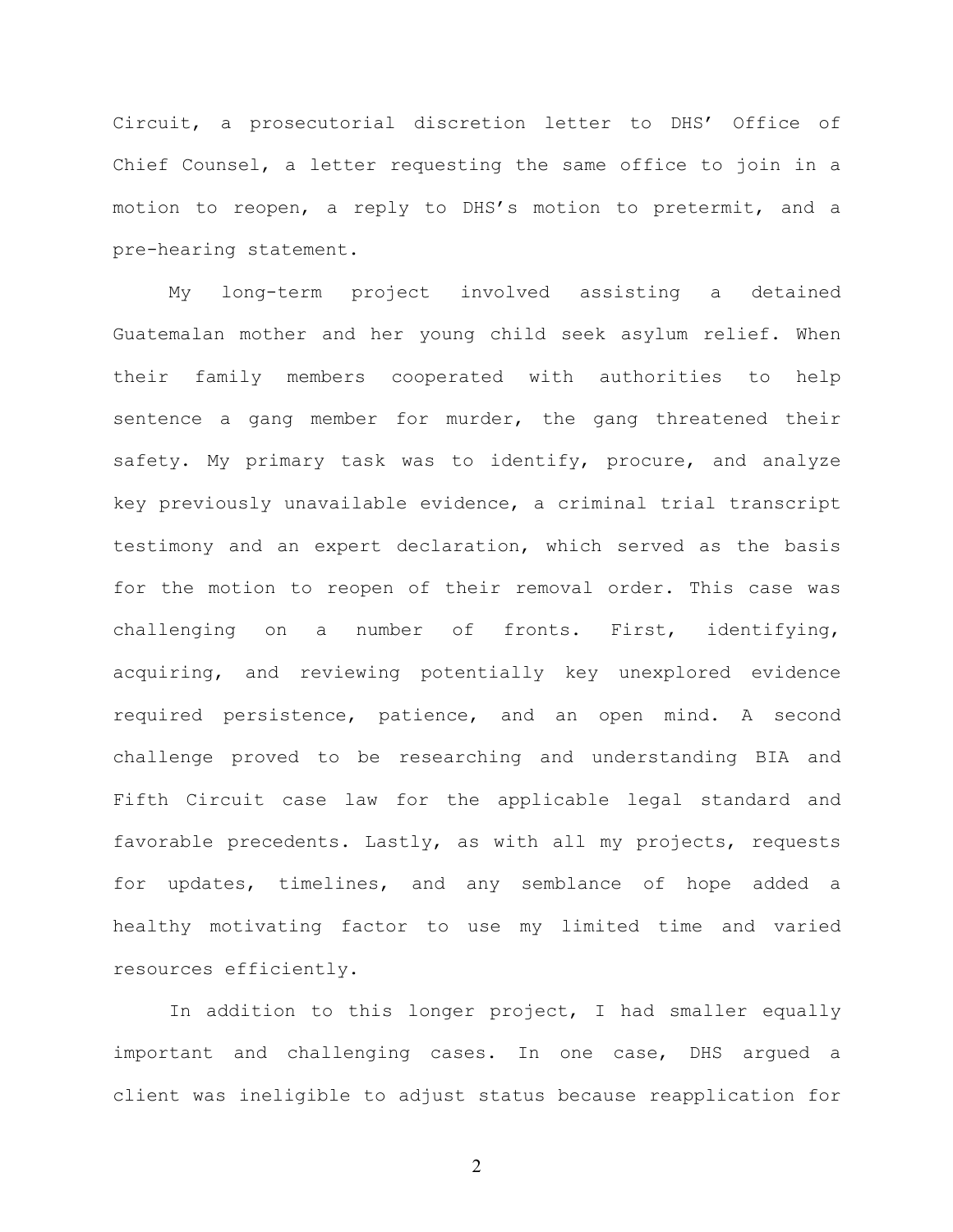readmission must take place outside of the United States therefore triggering a ten-year bar. I penned a response that argued that among other things, DHS ignored a fundamental cannon of construction (that each provision of a statute must be given its own independent meaning), the plain language of the statute, and the holdings of the case law it relied upon. In another case, I composed a letter to DHS to join in a motion to reopen for a client who became NACARA eligible. I informed DHS that it may join in such a motion if NACARA was not previously available, the client was in fact statutorily eligible for such relief, and that a favorable exercise of discretion was warranted based on a number of factors that include hardship, ICE objectives, and the number and severity of the immigration violations.

An additional project was a motion to reopen after a client was removed *in absentia*. The Immigration Judge read the statute to determine that a notice of a hearing is only required in cases where a noncitizen provides a U.S. address. Because the client provided an El Salvadorian address, the Court did not send any notice as to the location and time of the client's hearing. However, the statute only requires an address where the noncitizen may be reached during proceedings. Moreover, the statutory language should have been construed in accordance with existing U.S. Citizenship and Immigration Services forms and a